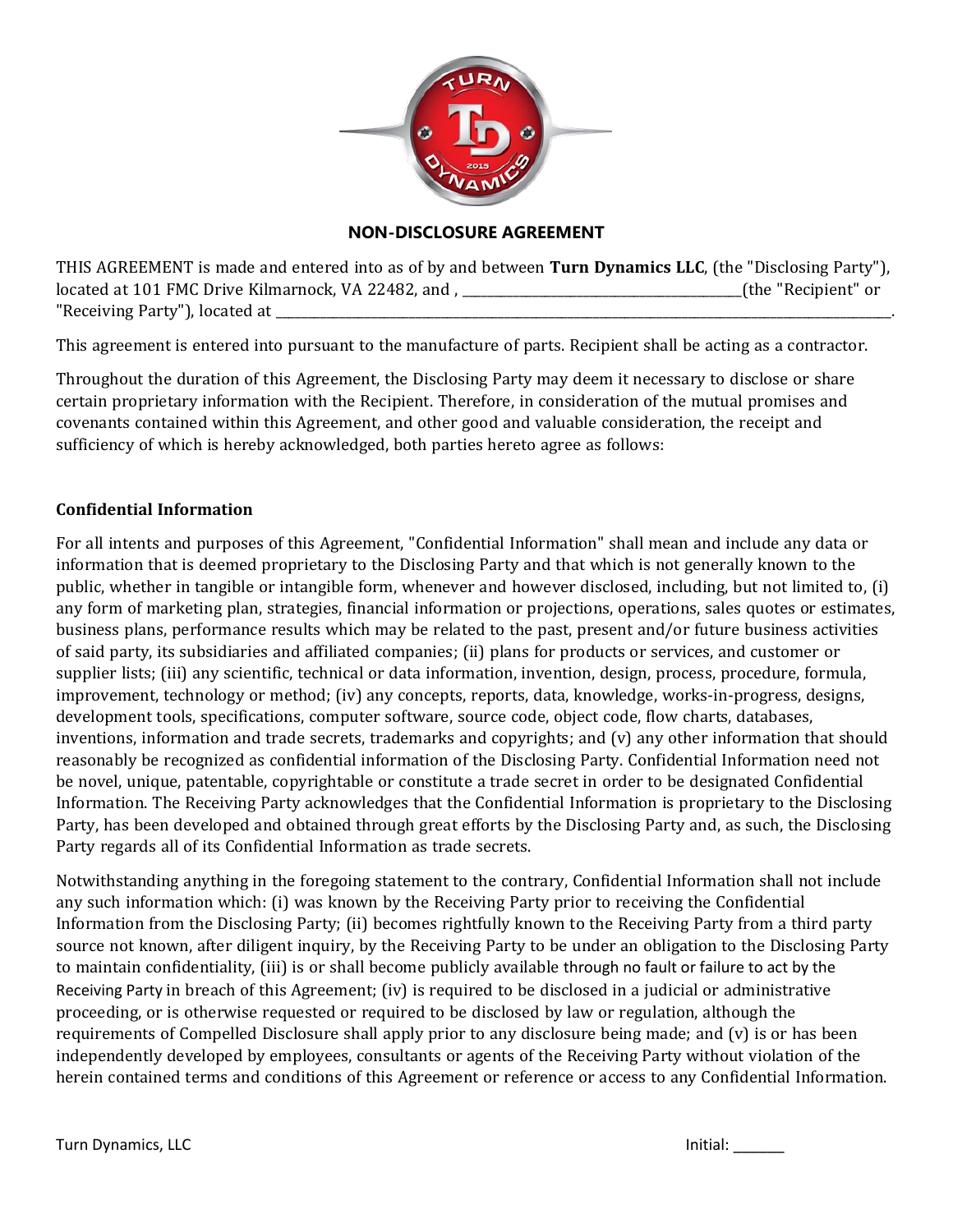# **Confidential Information Disclosure**

The Disclosing Party may deem it necessary, from time to time, to disclose or make available to the Receiving Party Confidential Information. It shall then become the responsibility of the Receiving Party to: (i) limit the disclosure of any Confidential Information belonging to the Disclosing Party to the Receiving Party's directors, officers, employees, agents or representatives (collectively herein referred to as "Representatives") who have a need to know such Confidential Information in connection with the current or contemplated business relationship between the parties to which this Agreement relates, and only for that purpose; (ii) advise its Representatives of the proprietary nature of the Confidential Information and of the obligations set forth herein this Agreement and require such Representatives to keep the Confidential Information confidential; (iii) shall keep all Confidential Information strictly confidential by way of exercising a reasonable degree of care, but not less than the degree of care that the Receiving Party would exercise in safeguarding their own confidential information; and (iv) not disclose any Confidential Information received to any third parties, unless otherwise provided for herein this Agreement.

Therefore, each party shall be responsible for any breach of this Agreement by any of their respective Representatives.

# **Confidential Information Usage**

The Receiving Party herein agrees to make use of the Confidential Information solely for the purpose and in connection with the current or contemplated business relationship between both parties and not for any purpose other than that which has been stipulated and contained herein this Agreement, unless otherwise authorized by prior written consent by an authorized representative of the Disclosing Party. There shall be no other right or license, whether expressed or implied, in the Confidential Information granted to the Receiving Party hereunder. Ownership and title to the Confidential Information shall remain solely with the Disclosing Party, any and all use of the Confidential Information by the Receiving Party shall be solely for the benefit of the Disclosing Party, and any type or manner of improvements or modifications thereof by the Receiving Party shall remain the sole property of the Disclosing Party. There shall be nothing herein contained that would be intended to modify the parties' existing agreement that the parties' discussions in furtherance of a potential business relationship shall herein be governed by Federal Rule of Evidence 408 – Compromise Offers and Negotiations.

## **Induced Disclosure of Confidential Information**

Notwithstanding anything in the foregoing clauses to the contrary, the Receiving Party may be compelled to disclose Confidential Information pursuant to any governmental, judicial, or administrative order, subpoena, discovery request, regulatory request or similar method, provided that the Receiving Party promptly notifies, to the extent feasible, the Disclosing Party in writing of any such demand for disclosure so that the Disclosing Party, at its sole expense, may seek to make such disclosure subject to a protective order or other appropriate remedy to preserve the confidentiality of the Confidential Information; provided in the case of a broad regulatory request with respect to the Receiving Party's business (not targeted at Disclosing Party), the Receiving Party may promptly comply with such request provided the Receiving Party provides (if permitted by such regulator) the Disclosing Party prompt notice of such disclosure. The Receiving Party agrees that it shall not oppose and shall cooperate with efforts by, to the extent feasible, the Disclosing Party with any such request for a protective order or other relief. Notwithstanding the foregoing, if the Disclosing Party is unable to obtain or does not seek a protective order and the Receiving Party is legally requested or required to disclose such Confidential Information, disclosure of such Confidential Information may be made without liability.

Turn Dynamics, LLC Initial: \_\_\_\_\_\_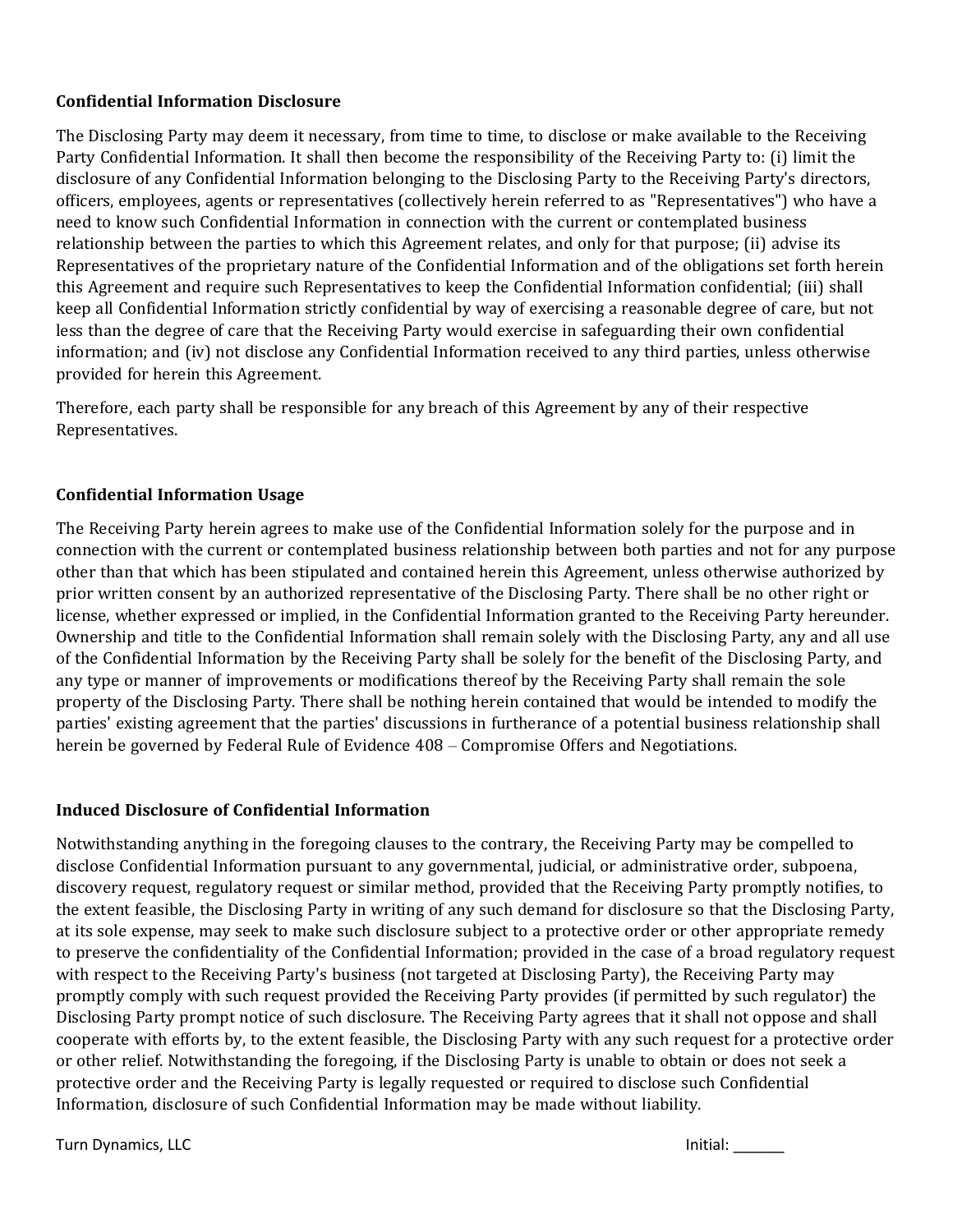### **Independent Development**

Receiving Party may currently or in the future be developing information internally, or receiving information internally, or receiving information from other parties that may be like the Disclosing Party's Confidential Information. Accordingly, nothing in this Agreement will be construed as a representation or inference that Receiving Party will not develop or have developed products or services, that, without violation of this Agreement, might compete with the products or systems contemplated by the Disclosing Party's Confidential Information.

#### **Term**

The herein contained Agreement shall remain in effect the life of the relationship. Notwithstanding the foregoing, the parties' duties to maintain in confidence any and all Confidential Information that may have been disclosed during the term shall thus remain in effect indefinitely.

#### **No Warranty**

All Confidential Information is provided by Disclosing Party "AS IS" and without any warranty, express, implied or otherwise, regarding the Confidential Information's completeness, accuracy or performance.

## **Remedies**

Both parties to this Agreement acknowledge and agree that the Confidential Information hereunder this Agreement is of a unique and valuable nature, and that the unauthorized distribution or broadcasting of the Confidential Information could have the potential to destroy and, at the very least, diminish the value of such information. The damages that the Disclosing Party could sustain as a direct result of the unauthorized dissemination of the Confidential Information would be impossible to calculate. Therefore, both parties hereby agree that the Disclosing Party shall be entitled to claim injunctive relief that would prevent the dissemination of any Confidential Information that would be in violation of the terms set forth herein this Agreement. Any such injunctive relief provided shall be in addition to any other available remedies hereunder, whether at law or in equity. The Disclosing Party shall be entitled to recover any sustained costs and/or fees, including, but not limited to, any reasonable attorney's fees which may be incurred while attempting to obtain any such relief. Furthermore, in the event of any litigation which may be related to this Agreement, the prevailing party shall be entitled to recover any such reasonable attorney's fees and expenses incurred.

## **Return of Confidential Information**

Upon completion/expiration or termination of this Agreement, the Receiving Party shall immediately return and deliver to the Disclosing Party all tangible material and/or information representing or exemplifying the Confidential Information provided hereunder and all notes, summaries, memoranda, drawings, manuals, records, excerpts or derivative information deriving therefrom and all other documents, materials, notes or copies ("Notes") which may have been converted to any computerized media in the form of any image, data or word processing files either manually or by image capture or any other form of work product that may be based on or

Turn Dynamics, LLC and the contract of the contract of the contract of the contract of the contract of the contract of the contract of the contract of the contract of the contract of the contract of the contract of the con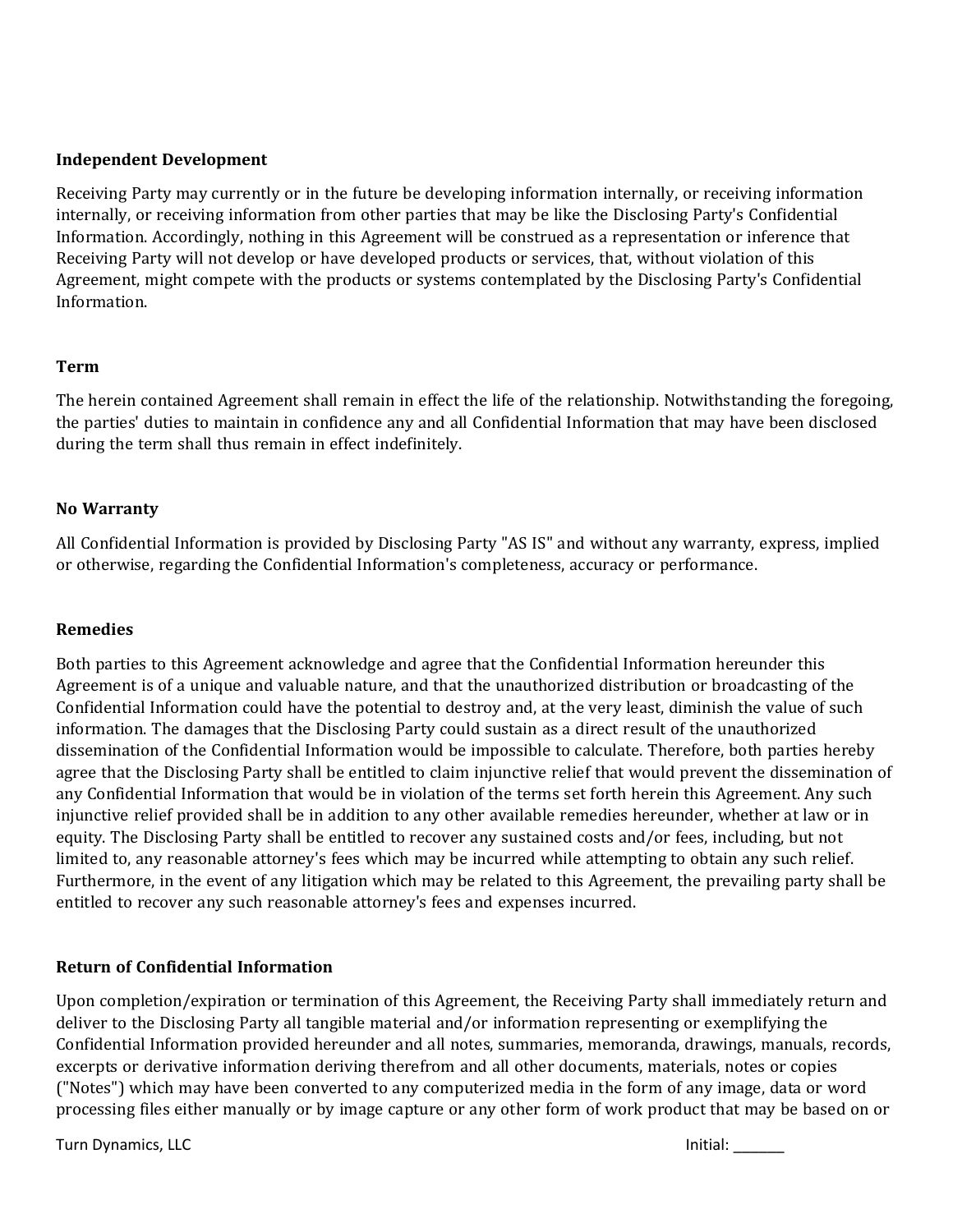include any Confidential Information, in whatever form of storage or retrieval, upon the earlier of (i) the completion or termination of this Agreement or (ii) at such time as the Disclosing Party may so request; provided however that the Receiving Party may retain such of its documents as is necessary to enable it to comply with its document retention policies. Alternatively, with the prior written consent of the Disclosing Party, the Receiving Party may immediately destroy (in the case of Notes, at the Receiving Party's sole discretion) any of the foregoing embodying Confidential Information (or the reasonably nonrecoverable data erasure of computerized data) and, upon request, certify in writing such destruction by an authorized officer of the Receiving Party supervising the destruction of the material and or information.

## **Notice of Breach**

The Receiving Party shall immediately notify the Disclosing Party upon discovering any unauthorized use or disclosure of Confidential Information by the Receiving Party or its Representatives, or any other breach of this Agreement by the Receiving Party or its Representatives, and will cooperate with any efforts by the Disclosing Party to assist the Disclosing Party to regain the possession of its Confidential Information and thus prevent its further unauthorized use.

#### **No Legally Binding Agreement for Transaction**

Both parties hereby agree that neither party shall be under any legal obligation of any kind whatsoever with respect to a Transaction by virtue of this Agreement, except for the matters specifically agreed to herein. The parties further acknowledge and agree that each party herein reserves the right, in their sole and absolute discretion, to reject any and/or all proposals and to terminate discussions and negotiations with respect to any Transaction at any time. This Agreement does not create or constitute a joint venture or partnership between the parties. In the event that a Transaction should go forward, the non-disclosure provisions of any applicable transaction documents entered into between the parties (or their respective affiliates) for the Transaction shall supersede this Agreement. Should and such provision not be provided or stipulated in said transaction documents, then this Agreement shall be the controlling instrument.

## **Warranty**

Each party herein warrants that it has the right and authorization to make such disclosures under this Agreement. NO WARRANTIES ARE MADE BY EITHER PARTY UNDER THIS AGREEMENT WHATSOEVER. The parties acknowledge that although they shall each endeavor to include in the Confidential Information any and all information that they each believe relevant for the purpose of the evaluation of a Transaction, the parties understand that no representation or warranty as to the accuracy or completeness of the Confidential Information is being made by either party as the Disclosing Party. Furthermore, neither party is under any obligation contained within this Agreement to disclose any Confidential Information it chooses not to disclose. Neither party hereto shall have any liability to the other party, or to the other party's Representatives, resulting from any use of the Confidential Information except with respect to the disclosure of such Confidential Information in violation of this Agreement.

#### **Entire Agreement**

This Agreement constitutes the entire understanding between the parties and supersedes any and all prior or contemporaneous understandings and agreements, whether oral or written, between the parties, with respect to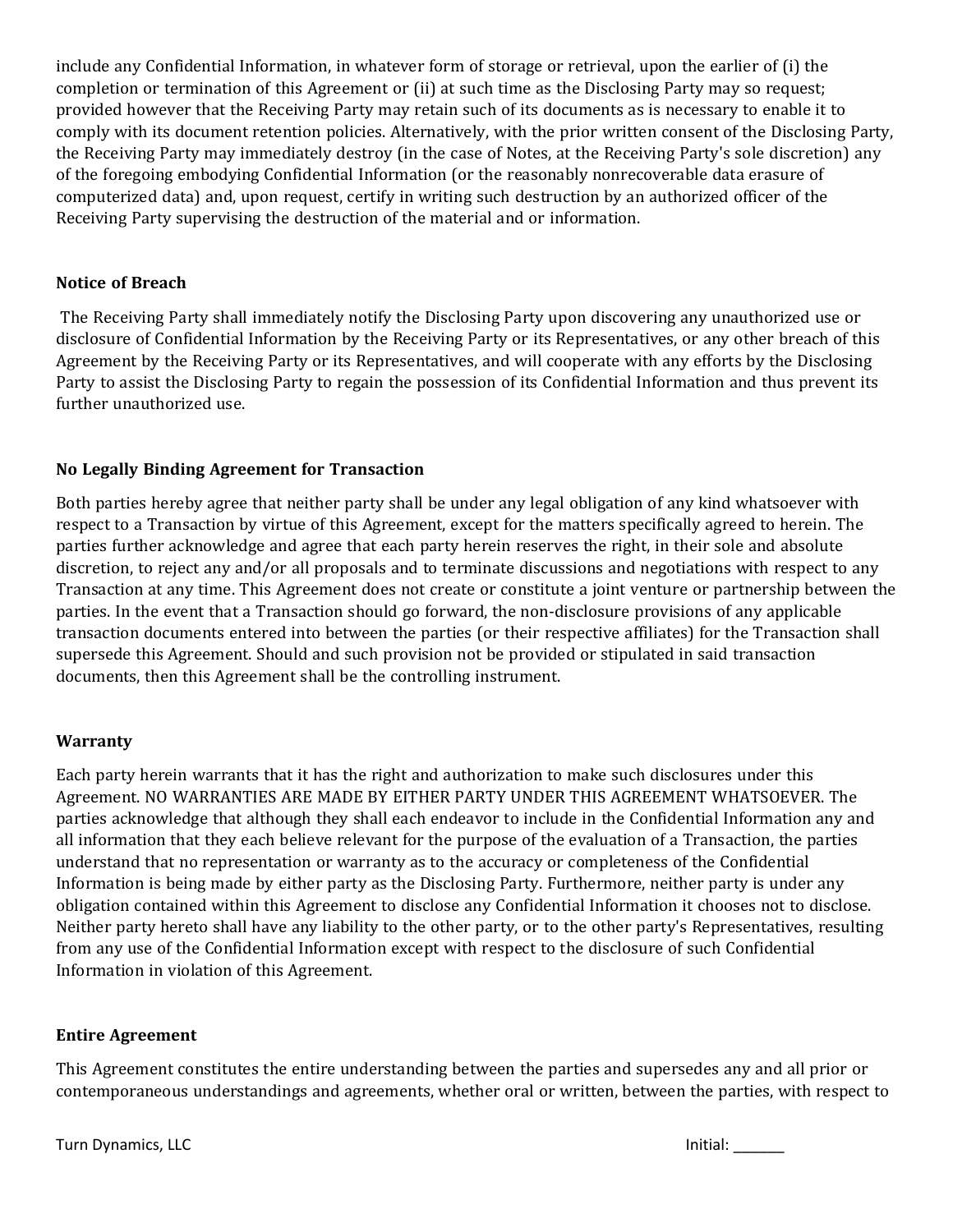the subject matter hereof. This Agreement can only be modified by written amendment signed by the party against whom such enforcement is sought.

### **Governing Laws**

The validity, construction and performance of this Agreement shall be governed and construed in accordance with the laws of Delaware or any applicable federal laws or statutes applicable to contracts made and to be wholly performed within such state, without giving effect to any form of conflict of law provisions thereof. The Federal and State courts located in Delaware shall have sole and exclusive jurisdiction over any disputes arising under the terms of this Agreement.

#### **Waiver of Contractual Right**

Any such failure by either party to enforce the other party's strict performance of any provision of this Agreement shall not constitute a waiver of its right to subsequently enforce such provision or any other provision of this Agreement.

#### **Severability**

Although the restrictions herein contained in this Agreement are considered by the parties to be reasonable for the purpose of protecting the Confidential Information, if any such restriction is found by a court of competent jurisdiction to be unenforceable, such provision will be modified, rewritten or interpreted to include as much of its nature and scope as will render it enforceable. In the event it cannot be so modified, rewritten or interpreted to be enforceable in any respect, it will not be given effect, and the remainder of the Agreement shall be enforced as if such provision was not included.

#### **Notices**

Any notices or communications required or permitted to be given hereunder may be delivered by hand, deposited with a nationally recognized overnight carrier, emailed, or mailed by certified mail, return receipt requested, postage prepaid, in each case, to the aforementioned address of the other party, or any such other address or addressee as may be furnished by a party in accordance with this paragraph. All such notices or communication shall be deemed to have been given and received (i) in the case of personal delivery or email, on the date of said delivery, (ii) in the case of delivery by a nationally recognized overnight carrier, on the third business day following dispatch, and (iii) in the case of mailing, on the seventh business day following such mailing.

#### **Transfer or Assign**

This Agreement is personal in nature, and neither party may directly or indirectly assign or transfer it by operation of law or otherwise without the prior written consent of the other party, which consent shall not be unreasonably withheld. All obligations contained in this Agreement shall extend to and be binding upon the parties to this Agreement and their respective successors, assigns and designees.

#### **Miscellaneous**

Turn Dynamics, LLC and the contract of the contract of the contract of the contract of the contract of the contract of the contract of the contract of the contract of the contract of the contract of the contract of the con